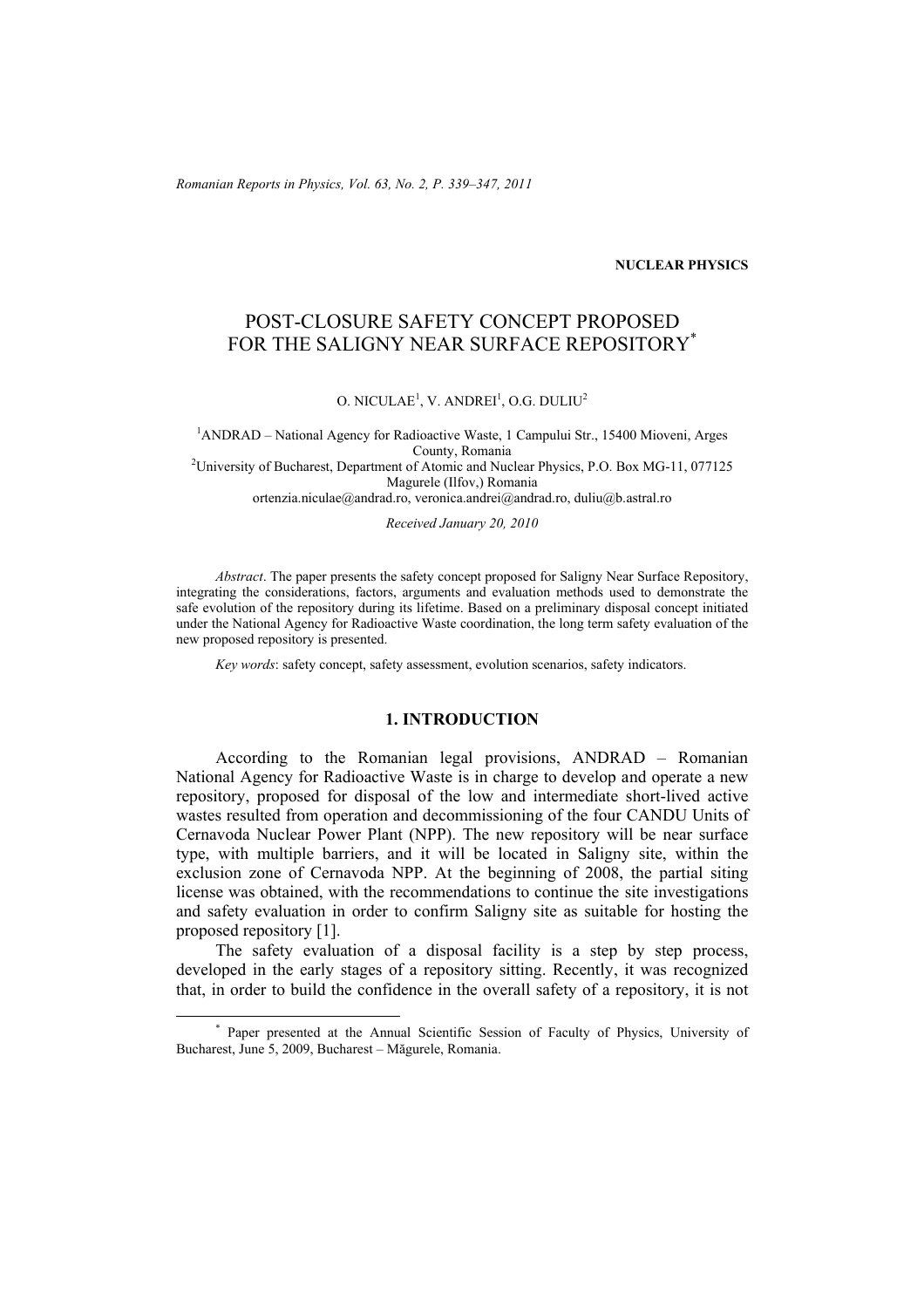enough to develop only a safety analysis, but an overall approach regarding the repository safety, in other words a *safety concept*.

In this paper we present and discuss our results concerning two long term evolution scenarios developed for the new near surface repository whose proposed location will be the Saligny site, in the nearest vicinity of Cernavoda NPP.

## **2. THEORETICAL BACKGROUND**

## 2.1. PREREQUISITES FOR DEVELOPING OF THE SAFETY CONCEPT

The fundamental safety objective, established for all nuclear and radiological facilities and activities, including radioactive waste management, is to protect peoples and the environment against the harmful effects of ionizing radiation [2], [3]. The fundamental safety objective has to be achieved without unduly limiting the operation of facilities or the conduct of activities that give rise to radiation risks. In order to demonstrate that a disposal facility deals with the fundamental safety objective, it is necessary to develop a safety concept, integrating the considerations, factors, arguments and evaluation methods used to demonstrate the safe evolution of the repository during its lifetime.

As it was presented in the reference [4], as prerequisite to develop the safety concept it is necessary to establish the set of applicable regulations, the safety objective, as well as the design of repository necessary to fulfill the safety objective. For the Saligny Near Surface Repository, we considered the requirements from Romanian regulations [15] as basis to establish the safety objective. Also, the conceptual design of repository is those proposed in reference [5]. Details about the proposed safety concept are summary presented in the section 3 of the present paper.

## 2.2. HYPOTHESES FOR SAFETY EVALUATION

Geologically, the Saligny site is located in the Dobrogean part of the Moessic platform and it is placed at south of Ovidiu-Capidava fault. The geological characteristics of the Saligny site are those presented in the references [4, 8] and [9]. Table 1 presents the top-down compartments considered in the conceptual model of the disposal system. The loess layers, the red clay and the upper part of the pre-quaternary clay layers are considered as unsaturated zone. All of them are laying on a compact Barremian limestone fundament, host of the main aquifer and considered as a saturated zone [6]. The disposal system barriers, considered to work in synergy with the host site, are: waste conditioning matrix, disposal container, disposal cell and the improved foundation ground.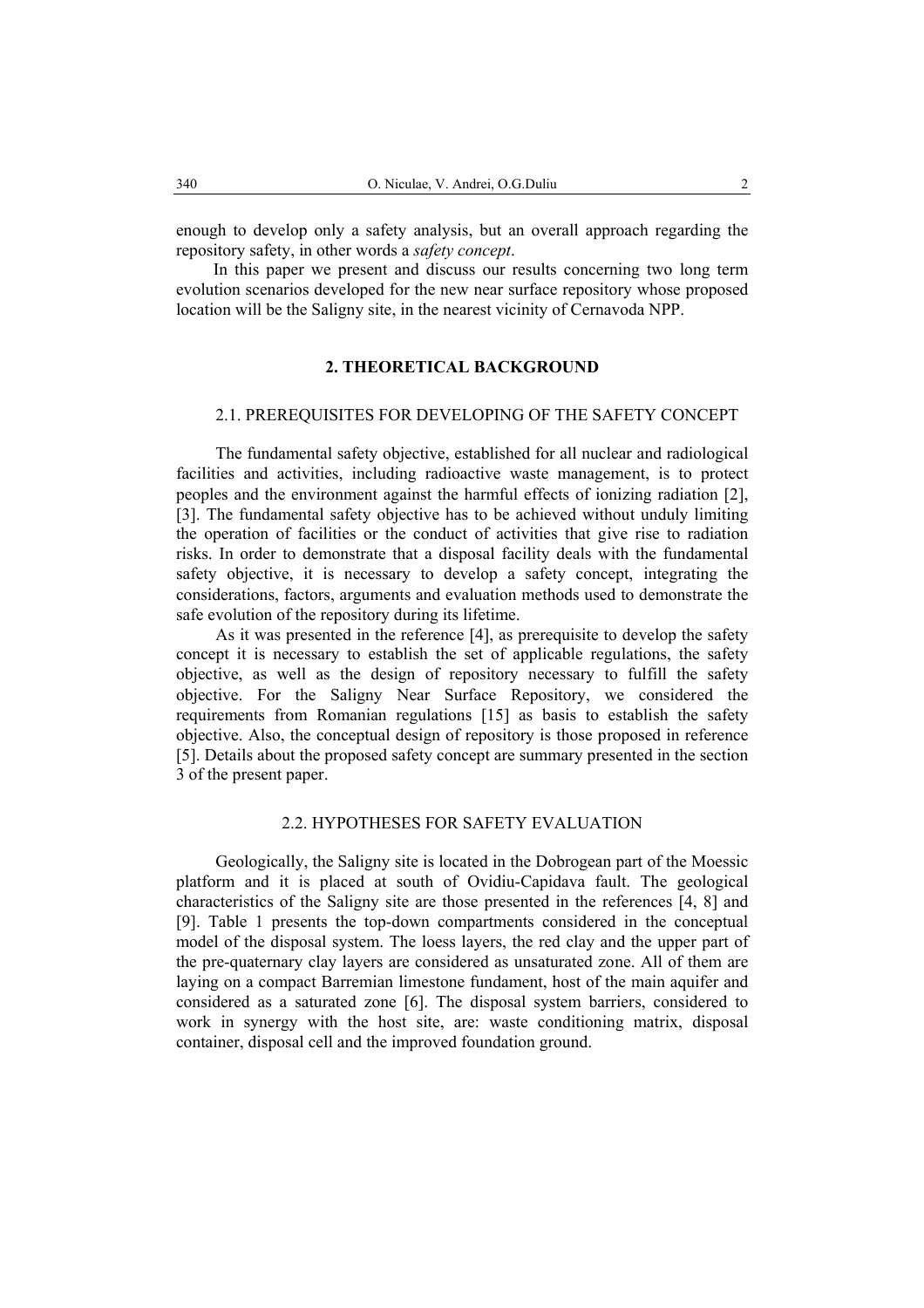| Parameters of the disposal system compartments considered in the long term safety evaluation |                |                                                       |                              |                                            |
|----------------------------------------------------------------------------------------------|----------------|-------------------------------------------------------|------------------------------|--------------------------------------------|
| Compartment                                                                                  | Depth<br>[m]   | Dry bulk<br>density<br>$\left[\mathrm{kg/m}^3\right]$ | Water filled<br>porosity [-] | <b>Hydraulic</b><br>conductivity<br>[m/yr] |
| Waste form                                                                                   | 4.4            | 2300                                                  | 0.15                         | 0.31                                       |
| Slab foundation                                                                              | 1              | 2500                                                  | 0.15                         | 0.31                                       |
| Foundation ground                                                                            | 3              | 1760                                                  | 0.32                         | 1.58                                       |
| Silty loess                                                                                  |                | 1540                                                  | 0.12                         | 31.5                                       |
| Clayey $loess - a1$                                                                          | $\mathfrak{D}$ | 1780                                                  | 0.26                         | 6.31                                       |
| Clayey loess upper Ib                                                                        | 8              | 1570                                                  | 0.14                         | 6.31                                       |
| Clayey loess Iab2                                                                            | 2              | 1720                                                  | 0.25                         | 6.31                                       |
| Clayey loess lower Ib                                                                        | 6              | 1690                                                  | 0.25                         | 6.31                                       |
| Red clay                                                                                     | 8              | 1760                                                  | 0.32                         | 1.58                                       |
| Pre-quaternary clay-1                                                                        | 5              | 1760                                                  | 0.31                         | 2.84                                       |
| Sand lenses                                                                                  | 5              | 1560                                                  | 0.34                         | 2.84                                       |
| Pre-quaternary clay-2                                                                        | 6              | 1760                                                  | 0.31                         | 2.84                                       |
| Aquifer (Barremian limestone)                                                                | 15             | 1800                                                  | 0.30                         | 315                                        |

#### *Table 1*

In order to demonstrate the fulfillment of the fundamental safety objective proposed for Saligny Repository, we developed the normal evolution scenario, as well as an alternative evolution scenario. It is necessary to mention that for a specific repository there are a lot of alternative evolution scenarios, but the present paper notes only an important alternative scenario selected in accordance with the sensitivity analysis performed for Saligny repository.

The Saligny evolution scenarios were developed methodologically, using the ISAM methodology developed by IAEA (2004) and applied previously for the Saligny repository in the references [8-10].

The normal evolution scenario considers the water infiltration through the repository structures and the subsequent transport of radionuclides through the unsaturated geological layers and the saturated zone. Further, after the institutional control period of the repository, we considered a well drilled in the saturated zone. It represents the water source for a farm located on the Saligny site.

The main phenomena related to the radionuclide transport are advection, diffusion, dispersion and decay. The exposure pathways considered for a representative person are: ingestion of contaminated water and food (crops, meat and milk), inhalation of contaminated air (with gases or dust particles), external irradiation from the contaminated soil and internal contamination by accidental ingestion of contaminated soil.

The end points of the scenarios evaluation are the safety indicators defined for the Saligny repository, namely the radiological dose and the radionuclide concentration in the disposal system compartments.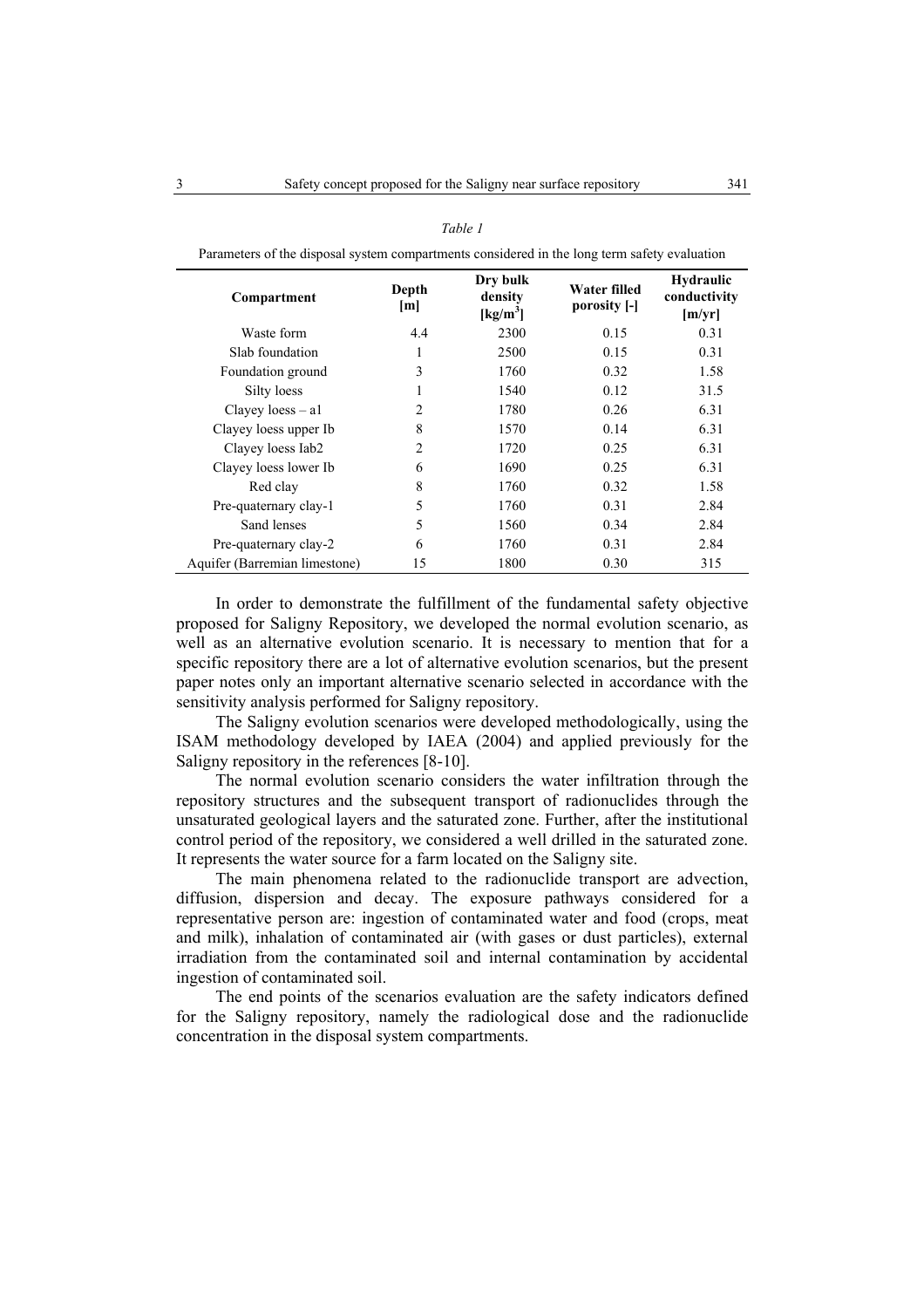The input data specific for the Saligny repository compartments and are presented in Table 1, while Table 2 illustrates the radionuclide distribution coefficients.

Based on the information from reference [5], the repository will have 60 cells containing about 62,000 cubic meters of conditioned wastes (compactable waste, non-compactable waste, organic liquids, spent resins and spent filter cartridges). The total radioactive inventory considered in the present evaluation takes into account the operation (40 years) and decommissioning of 4 CANDU units of Cernavoda NPP, as well as the information from reference [7].

The radioactive waste will contain the following inventory:  ${}^{3}H$  (7.6 E+14Bq),  $^{90}$ Sr (2.7 E+14Bq),  $^{137}$ Cs (8.9 E+14Bq),  $^{134}$ Cs (4.5 E+05Bq),  $^{14}$ C (3 E+14Bq),  $^{94}$ Nb  $(1.5 \text{ E+10Bq})$ ,  $^{129}$ I (8.9 E+09Bq),  $^{60}$ Co (2.9 E+11Bq),  $^{99}$ Tc (8.9 E+10Bq),  $^{59}$ Ni (6.4 E+09Bq), and <sup>63</sup>Ni (9.2 E+11Bq).

It is worth mentioning that the values of distribution coefficients for carbonate, cesium, cobalt and strontium in the silty loess, clayey loess, red clay and pre-quaternary clay have been obtained experimentally on the samples collected from Saligny site for different horizons, as is presented in ref. [5].

| Distribution coefficients of the radionuclides $-$ in the geological layers of Saligny site (in $\left[\kappa g\right]$ ) |         |                    |                        |                 |                            |                       |                |
|---------------------------------------------------------------------------------------------------------------------------|---------|--------------------|------------------------|-----------------|----------------------------|-----------------------|----------------|
|                                                                                                                           | Element | <b>Silty Loess</b> | <b>Clayey</b><br>Loess | <b>Red Clay</b> | Pre-<br>quaternary<br>Clay | Sand<br><b>Lenses</b> | Aquifer        |
|                                                                                                                           | H       | 0                  | $\theta$               | $\theta$        | 0                          | $\theta$              | 3 E-05         |
|                                                                                                                           | Cs      | 0.774              | 1.131                  | 4.131           | 2.366                      |                       |                |
|                                                                                                                           | C       | 0.003              | 0.005                  | 0.008           | 0.005                      | 0.005                 | $\theta$       |
|                                                                                                                           | Ni      | 0.6                | 0.6                    | 0.6             | 0.6                        | 0.4                   |                |
|                                                                                                                           | Nb      |                    |                        |                 |                            | 0.55                  |                |
|                                                                                                                           | Tc      | 0.001              | 0.001                  | 0.001           | 0.001                      | 0.0001                | $\theta$       |
|                                                                                                                           | Co      | 0.033              | 0.03                   | 0.031           | 0.03                       | $\Omega$              |                |
|                                                                                                                           | I       | 0.001              | 0.001                  | 0.001           | 0.001                      | $\Omega$              | 0.001          |
|                                                                                                                           | Sr      | 0.006              | 0.011                  | 0.012           | 0.012                      |                       | $\overline{0}$ |
|                                                                                                                           |         |                    |                        |                 |                            |                       |                |

*Table 2*  Distribution coefficients of the radionuclides – in the geological layers of Saligny site  $(m^3/kg)$ 

The distribution coefficient values for the other elements and other input data are taken from available literature [11-13].

In the normal evolution scenario, the water infiltration rate was considered to be about 0.02 m/yr, which is the infiltration rate determined during the characterization process of the Saligny site [5]. During the institutional control period of the repository, only 10% of the rainwater will enter the repository structures, after this period the water infiltration rate will increase gradually, so that after 500 years the infiltration rate will be the same like in the natural ground.

The alternative scenario considers the infiltration rate in the natural ground to be 10 times higher than the infiltration rate considered in the normal evolution scenario. Also, the waste and engineered barrier degradation is considered to be a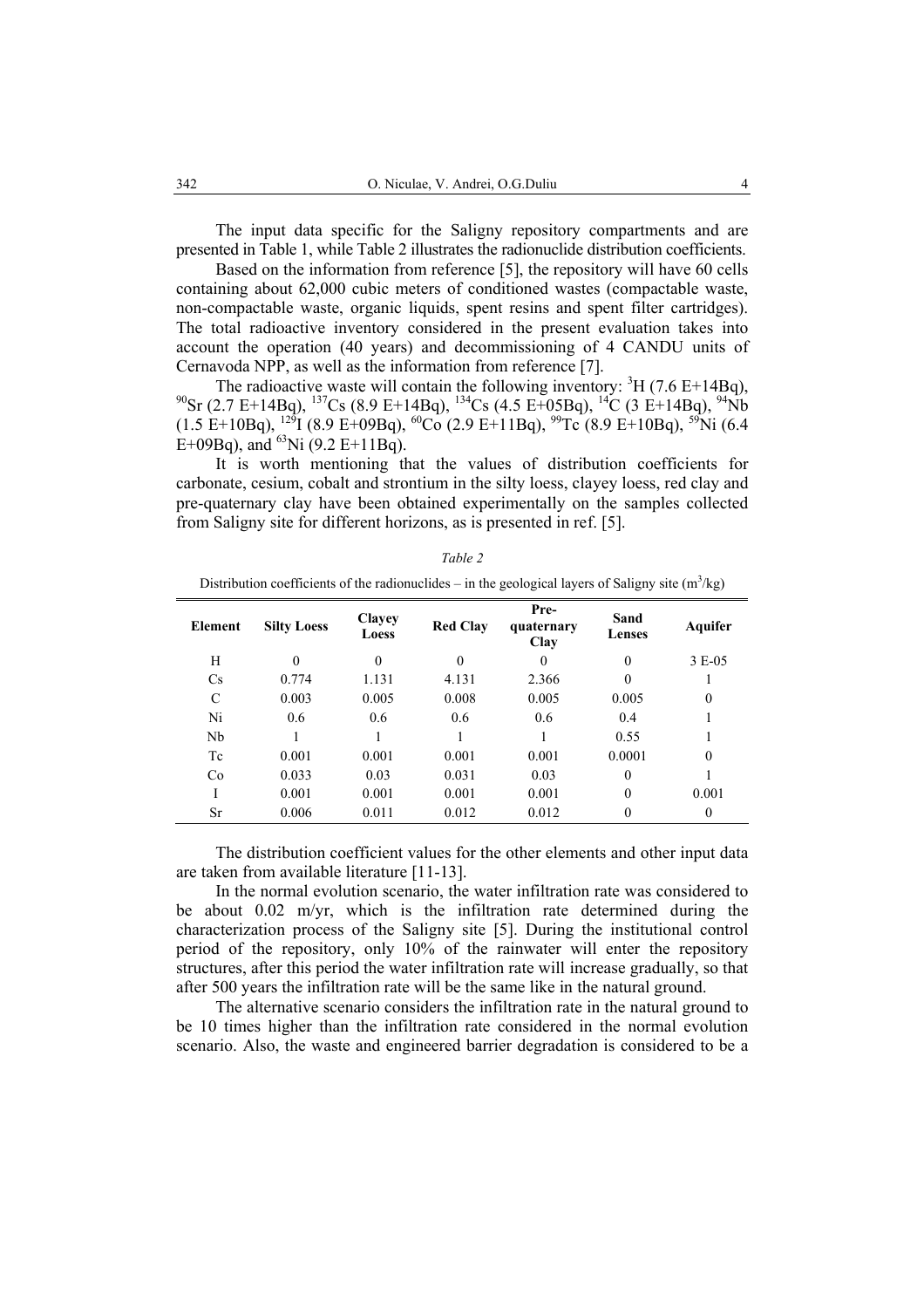continuous process, beginning from the operational period of the repository. In the first 100 years after the repository closure, the infiltration rate will be about 50%, and will increase gradually, so that after 300 years it will be about equal with the infiltration rate in the natural ground.



Fig. 1 – Safety concept proposed for Saligny Near Surface Repository.

All calculations were done by using the AMBER 5.0 [14] computer code which considers a global compartmental model and integrates all system compartments, migration processes as well as the exposure mechanisms. For details regarding mathematical equations see ref. [8-9].

## **3. RESULTS AND DISCUSSION**

## 3.1. SAFETY CONCEPT

Fig. 1 presents a diagram of safety concept proposed for Saligny Near Surface Repository, which represents the practical way to fulfill the safety principles from [2]. The integrated picture proposes the safety pillars for the Saligny repository safety, namely the basic safety functions and waste acceptance criteria. The safety objective fulfillment is demonstrated by applying a safety assessment methodology to determine the safety indicators. The main safety indicator proposed for Saligny repository is the radiological dose, while the radionuclide concentration in the disposal system compartments and the radionuclide transfer time were selected as secondary safety indicators. The reference value [15] for the long term radiological dose received for public during one year is of 1 mSv/yr, with a constraint of 0.3 mSv/yr. The proposed safety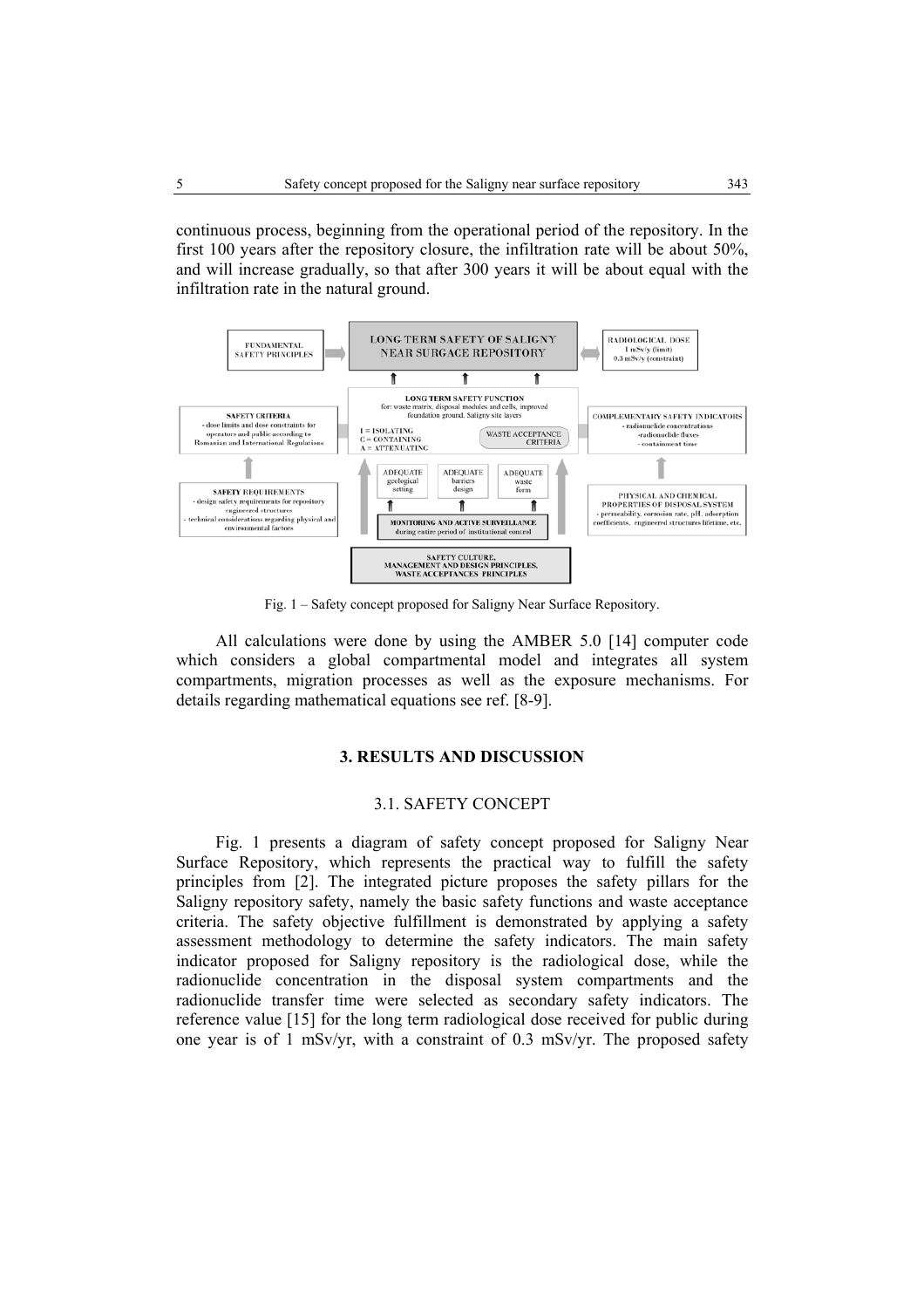concept is a specific case of those proposed in the reference [4], applied to the Saligny Near Surface Repository proposed for low and intermediate waste resulted from Cernavoda NPP.

## 3.2. SAFETY EVALUATION

For the normal evolution scenario, as is presented in Fig. 2.I, the total annual radiological dose received by a representative person in the post-closure period of the Saligny repository will have a peak value of 9.27 E-5 Sv/yr. The main peak value will occur at 6588 years. A second peak value is very late, at about 1 E+06 years. The main contributors to the first peak value are <sup>99</sup>Tc and <sup>129</sup>I. Other important contributor is <sup>14</sup>C (at about 28 500 years) (see also Fig. 2.I). The contributor to the late peak value of 6.24 E-15 Sv/yr is the long lived radionuclide 59Ni. The contribution of all other radio-nuclides is negligible. The radionuclide concentration was evaluated as secondary safety indicator, mainly for the period longer than 10 000 years, when the radiological dose is not a relevant safety indicator [16]. The time variation of the concentration in the main aquifer (Barremian limestone) is presented in Fig. 2.III and in Table 3, too.



Fig. 2 – Time dependency of the annual effective dose debits (in  $\text{mSv/y}$ ) in the cases of first (I) an second scenario (II) as well as the corresponding specific activity (in  $Bq/m<sup>3</sup>$ ) of the main radionuclides in Barremian aquifer (III and respectively IV).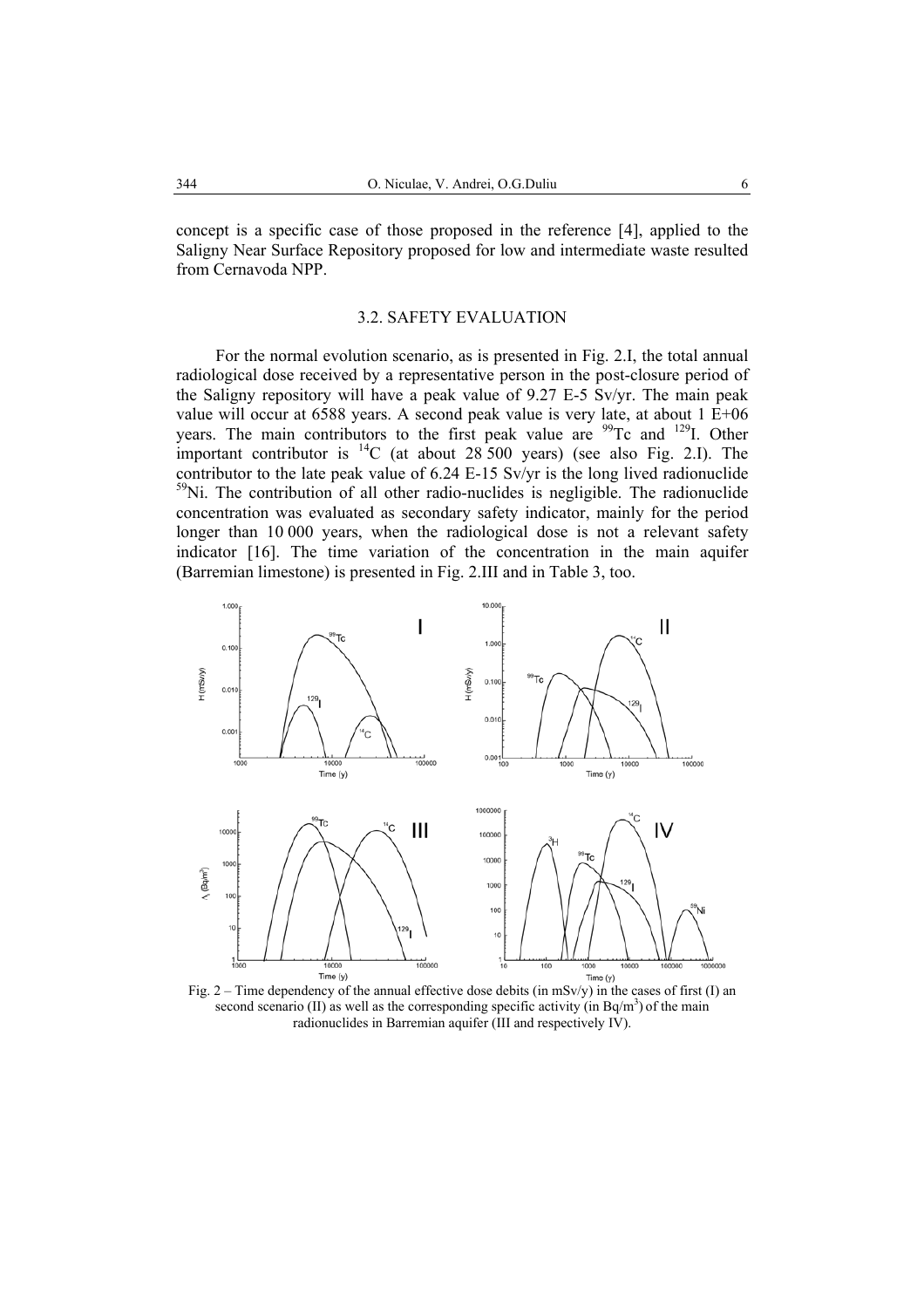Figures 2.II and 2.IV present the total annual radiological dose as well as the radionuclide concentration in the main aquifer, evaluated for the alternative scenario. The increased infiltration rate has an important effect on the long term behavior of the radionuclides contained in the Saligny repository. As presented in Fig. 2.II, the total radiological dose has an early peak value of 1.7 E-04 Sv/yr, about 2 times lower than the dose constraint. This early peak value will occur at about 730 years, the main contributor being  $^{99}$ Tc. The second, but very important peak value is about 1.7 E-03 Sv/yr, about one order of magnitude higher than the dose constraint specified in the Romanian regulations [15]. This second peak value will occur at about 6500 years, the main contributor being  $^{14}$ C. Even if the iodine and strontium will reach early the aquifer, their contribution to the total dose will not be very important. Also, the long lived and not very mobile radio-nuclides like  $59$ Ni and  $94$ Nb will reach the aquifer earlier than in the normal evolution scenario, but their contribution to the total dose will be under 1E-09 Sv/yr.

We can emphasize that in the assumptions of the alternative scenario, the radio-nuclides will reach the aquifer earlier than in the normal evolution scenario (see the Fig. 2.IV and Table 3). Also, their concentrations will have greater peak values, with same order of magnitude or higher than the drinking water limits. At the same time it must pointed out that regardless the tritium peak value in the aquifer is about 2.8 E+05 Bq/m3, *i.e.* the same order of magnitude as the drinking water limit established by Romanian Regulations [17], its contribution to the total radiological dose is not important, because the tritium specific dose factor. It is necessary to mention that we considered a farm built on the repository site only at the end of the institutional control period.

For a better illustration, Table 3 presents the peak values of radionuclide concentration in the Barremian aquifer, both for normal and alternative scenarios with respect to drinking water limits as reported in the available legislation.

|                   | Peak values of radionuclide concentration in the Barremian aquifer               |                                                                |                                                                          |                                                        |                                       |  |
|-------------------|----------------------------------------------------------------------------------|----------------------------------------------------------------|--------------------------------------------------------------------------|--------------------------------------------------------|---------------------------------------|--|
| Radio-<br>nuclide | Concentration<br>Peak value for<br>normal<br>evolution<br>scenario<br>$[Bq/m^3]$ | Peak time<br>for<br>normal<br>evolution<br>scenario<br>[years] | Concentration<br>Peak value for<br>alternative<br>scenario<br>$[Bq/m^3]$ | Peak time<br>for<br>alternative<br>scenario<br>[years] | Drinking<br>water limit<br>$[Bq/m^3]$ |  |
| $\rm{^3H}$        | $3.1 E-13$                                                                       | $7.3 E+2$                                                      | $2.8 E + 5$                                                              | $1.1 E+4$                                              | $1.0 E + 05 [17]$                     |  |
| 99Tc              | $1.2 E+4$                                                                        | $5.7 E + 3$                                                    | $3.5E+4$                                                                 | $7.3 E+2$                                              | 3.3 E+04 [18]                         |  |
| $^{129}$ I        | $3.2 E+3$                                                                        | $7.6E+3$                                                       | $4.4 E+3$                                                                | $2.0 E + 3$                                            | 3.7 E-03 [19]                         |  |
| $^{14}$ C         | $7.2 E + 3$                                                                      | $2.9E+4$                                                       | $3.4 E + 6$                                                              | $6.6 E + 3$                                            | 9.3 E+04 [19]                         |  |
| $^{59}$ Ni        | 8.3 E-4                                                                          | $1.1 E+6$                                                      | $2.4 E+3$                                                                | $2.2 E+0.5$                                            |                                       |  |
| $^{94}Nb$         | 8.2 E-15                                                                         | $4.6 E + 5$                                                    | $5.9E - 2$                                                               | $2.5 E+5$                                              |                                       |  |
| $^{90}Sr$         | 5.9 E-29                                                                         | $1.3 E+3$                                                      | $2.39E - 8$                                                              | $7.3 E+2$                                              | $3.7$ [19]                            |  |

*Table 3*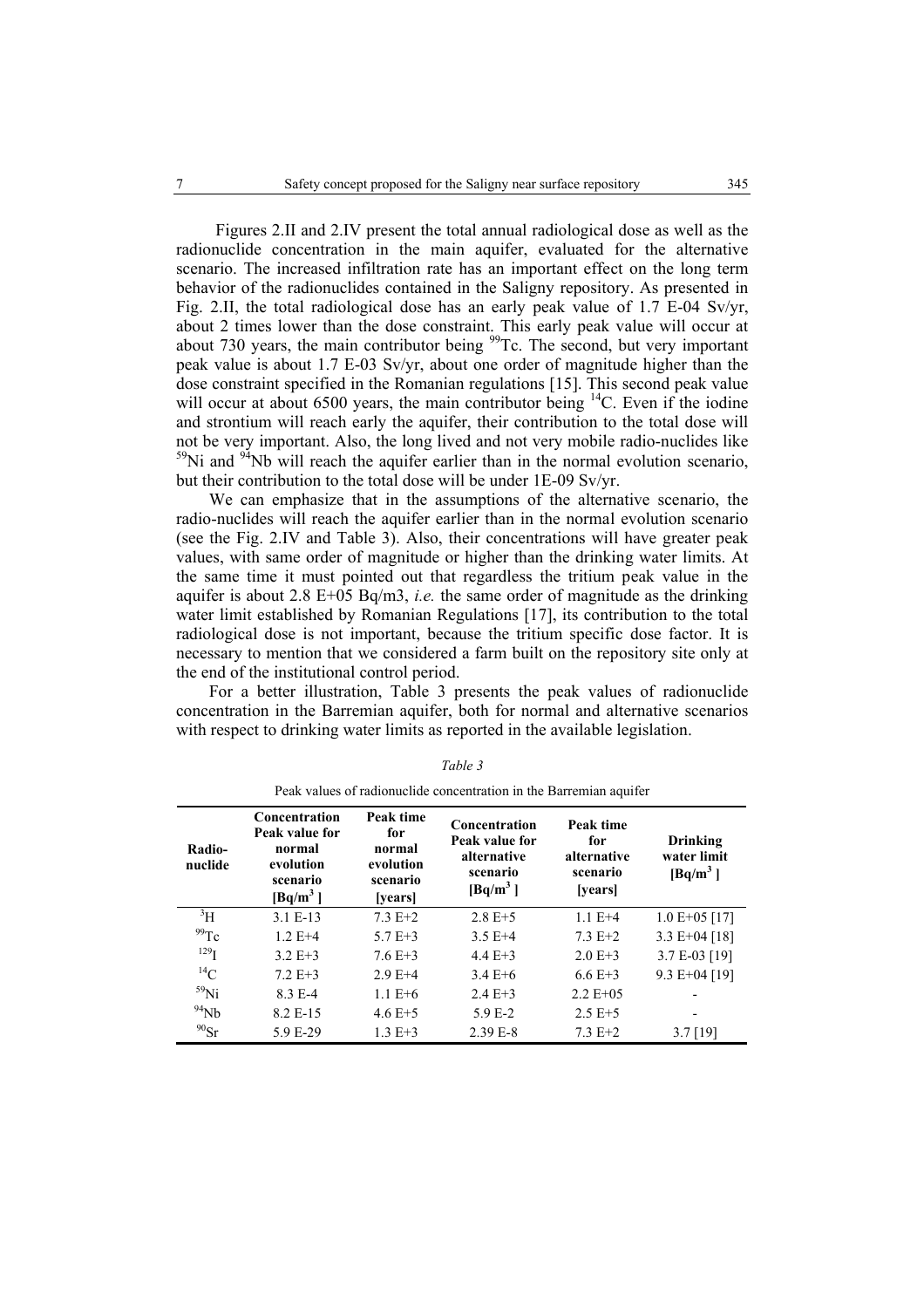## **4. CONCLUSIONS**

In the present paper, the safety concept together with the evaluation of two long term evolution scenarios developed for the new near surface repository which will be located on Saligny site were presented. The safety concept describes the Saligny repository safety objective, safety functions and arguments, as well as the parameters to be evaluated and the evaluation methods used to demonstrate the fulfillment of safety objective.

Analyzing the obtained results, one can note that the total annual radiological dose received by a representative person from the critical group of the long term normal evolution scenario of the Saligny repository, is lower than the dose constraint established in the Romanian Regulations. The obtained results emphasize also the role of geological layers to confine and retain the radionuclides. One can also observe that the peak values in the Barremian aquifer are lower than the peak values in the upper layers while the time of occurrence show retardation between the upper and the lower geological layers of the site.

In the assumptions of the alternative scenario, the increased infiltration rate has an important effect on the long term behavior of the radio-nuclides contained in the Saligny repository. The peak value of the total radiological dose is at the level of dose limit established in the current Romanian Regulations.

At the same time, our results emphasize the role of geological layers to confine and retain the short lived radio-nuclides, mainly.

*Acknowledgments*. The paper is a part of one author (O. Niculae) PhD Thesis entitled "Radiological Safety Evaluation of the Near Surface Disposal facilities. Case Study: Long Term Safety of Saligny Near Surface Repository".

#### REFERENCES

- 1. Andrei, V., Ionita, G., Negut, G., Niculae, O., Planning a near surface repository for radioactive waste, WEC Regional Energy Forum – FOREN 2008, Neptun, Romania, 15–19 June, 2008.
- 2. IAEA Standards Series for protecting people and the environment Fundamental Safety Principles, Safety Fundamentals No. SF-1, IAEA, Vienna, 2006.
- 3. \*\*\* *Fundamental norms for safety management of radioactive waste*, NDR-01, approved by CNCAN Order no. 56/2004, *Official Monitor* no. 393/04 May 2004 (in Romanian).
- 4. Niculae, O., Andrei, V., Ionita, G., Duliu, O.G., (2009) *Preliminary Safety Concept for disposal of the very low level radioactive waste in Romania*, ICRM-LLRMT'08 –5th International Conference on *Radionuclide Metrology*. *Low level Radioactivity Management Techniques*, Braunschweig, Germany, *Applied Radiation and Isotopes,* **67** (2009), 935–938.
- 5. \*\*\* *Safety Report for Siting a Near Surface Repository at Saligny Site*, Internal Report no.1547/2007 (ANDRAD database).
- 6. Durdun, I., Marunteanu, C., Andrei, V., *The adaption of natural (geological) barriers for radioactive LILW near Surface Disposal in Romania*, WM'01 Conference, February 25 – March 1, 2001, Tucson, Arizona.